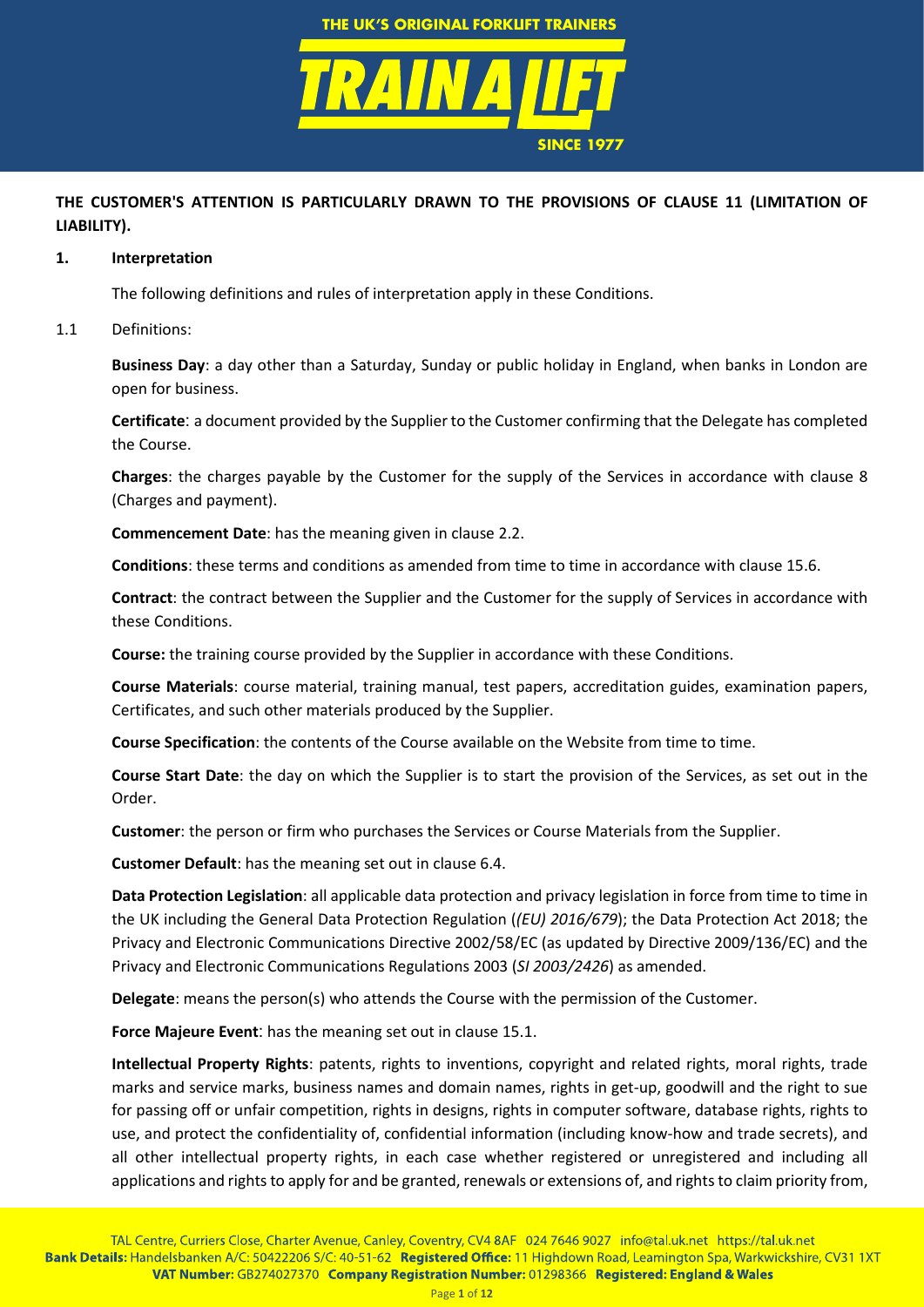

such rights and all similar or equivalent rights or forms of protection which subsist or will subsist now or in the future in any part of the world.

**Order**: the Customer's order for the Services or Course Materials as set out in the Customer's purchase order form, or the Customer's written acceptance of a quotation by the Supplier, or overleaf, as the case may be.

Services: the services supplied by the Supplier to the Customer as set out in the Course Specification, to include the provision of the Course, accreditation training services, and the Support Services (where ordered) but excluding consultancy or advisory services.

**Supplier**: Train-A-Lift Limited registered in England and Wales with company number 01298366 whose registered office is at Highdown House, Highdown Road, Leamington Spa, England, CV31 1XT.

**Support Services:** the support, guidance and mentoring service for ITSSAR Category 1 Instructors known as Training Angel, including the Course Materials, supplied by the Supplier to the Customer as set out in the Course Specification, to exclude consultancy services.

**Venue:** means a location where a Course shall be delivered or such other location as shall be set out in the Order or as shall be directed by the Supplier

**Website:** *<http://www.train-a-lift.co.uk/>* or such other website used by the Supplier from time to time where the Services are offered or described.

- 1.2 Interpretation:
	- (a) A reference to a statute or statutory provision is a reference to it as amended or re-enacted. A reference to a statute or statutory provision includes all subordinate legislation made under that statute or statutory provision.
	- (b) Any words following the terms **including**, **include**, **in particular**, **for example** or any similar expression, shall be construed as illustrative and shall not limit the sense of the words, description, definition, phrase or term preceding those terms.
	- (c) A reference to **writing** or **written** includes email but not fax.

# **2. Basis of contract**

- 2.1 The Order constitutes an offer by the Customer to purchase the Services in accordance with these Conditions.
- <span id="page-1-0"></span>2.2 The Order shall only be deemed to be accepted when the Supplier issues written acceptance of the Order at which point and on which date the Contract shall come into existence (**Commencement Date**).
- 2.3 Any samples, drawings, descriptive matter, advertising or Course Specification issued by the Supplier, and any descriptions or illustrations contained in the Supplier's catalogues or brochures or Website, are issued or published for the sole purpose of giving an approximate idea of the Services and the Course Materials described in them. They shall not form part of the Contract or have any contractual force.
- 2.4 These Conditions apply to the Contract to the exclusion of any other terms that the Customer seeks to impose or incorporate, or which are implied by trade, custom, practice or course of dealing.
- 2.5 Any quotation given by the Supplier shall not constitute an offer, and is only valid for a period of 20 Business Days from its date of issue.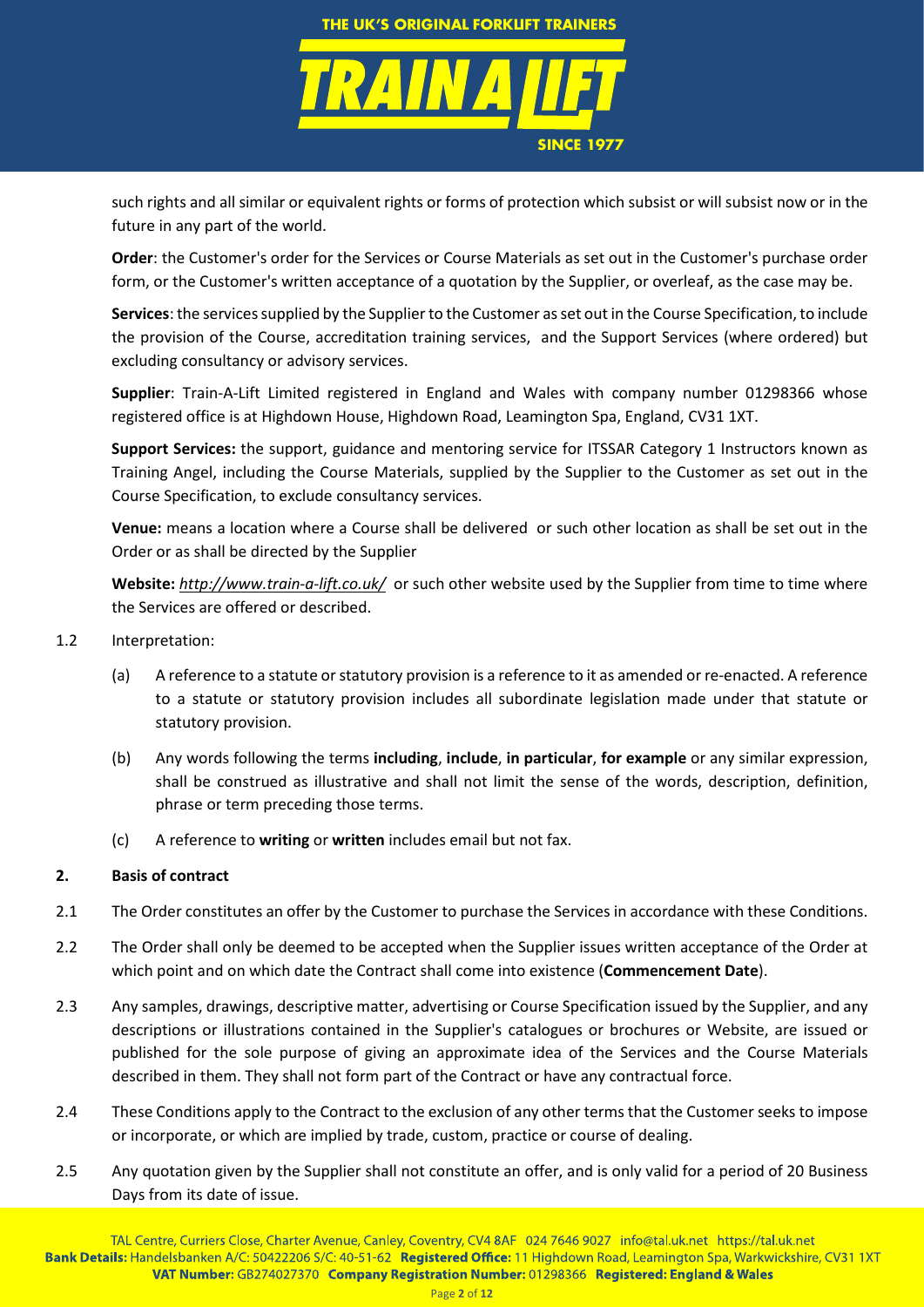

# **3. Course Materials**

- 3.1 The Supplier does not warrant or represent that the contents of the Course Materials are accurate nor that the Course Materials do not contain any errors, omissions, inaccuracies or discrepancies.
- 3.2 The Supplier reserves the right to amend the Course Specification and Course Materials without notice at any time, for any reason. The Supplier shall be under no obligation to provide the Customer with copies of any revised Course Materials.

# **4. Supply of Services**

- 4.1 The Supplier shall provide the Course to the Customer in accordance with the Course Specification in all material respects.
- 4.2 The Course shall be delivered at the Venue.
- 4.3 The Supplier shall use all reasonable endeavours to deliver the Course on the Course Start Date. In the event of a change to the Course Start Date, the Supplier will endeavour to give the Customer as much notice as reasonably practicable.
- 4.4 The Supplier reserves the right to amend the Course Specification if necessary to comply with any applicable law or regulatory requirement, or if the amendment will not materially affect the nature or quality of the Services, and the Supplier shall notify the Customer in any such event.
- 4.5 The Supplier gives no warranties and makes no representations in relation to the Services.
- 4.6 The Supplier does not warrant that the Services are fit for the Customer's purpose and meet the Customer's requirements.

## <span id="page-2-0"></span>**5. Supply of Course Materials**

- 5.1 The Supplier will only supply Course Materials to Customers for their internal training needs and only where a person delivering the internal training has attended one of the Supplier's Courses as a Delegate.
- 5.2 Neither the Customer, the person providing the training or any other person shall re-sell the Course Materials, or use them, or any adaption or modification to them to provide external courses to third parties not employed or engaged by the Customer.
- 5.3 The Supplier only supplies the Course Materialsfor internal use by the Customer's business, and the Customer undertakes not to copy, duplicate, redistribute, republish, translate, use any part of the Course Materials for any resale purposes, or create any derivative works or incorporate the Course Materials in any other work for commercial use or exploitation.
- 5.4 Where the Supplier reasonably suspects that the Course Materials are being used other than as authorised by this clause [5](#page-2-0) or that they have been resold, copied, adapted or modified in contravention of this clause [5](#page-2-0) it shall have the right to terminate the Customer's use of the Course Materials and to demand their immediate return.

## **6. Customer's obligations**

6.1 The Customer shall: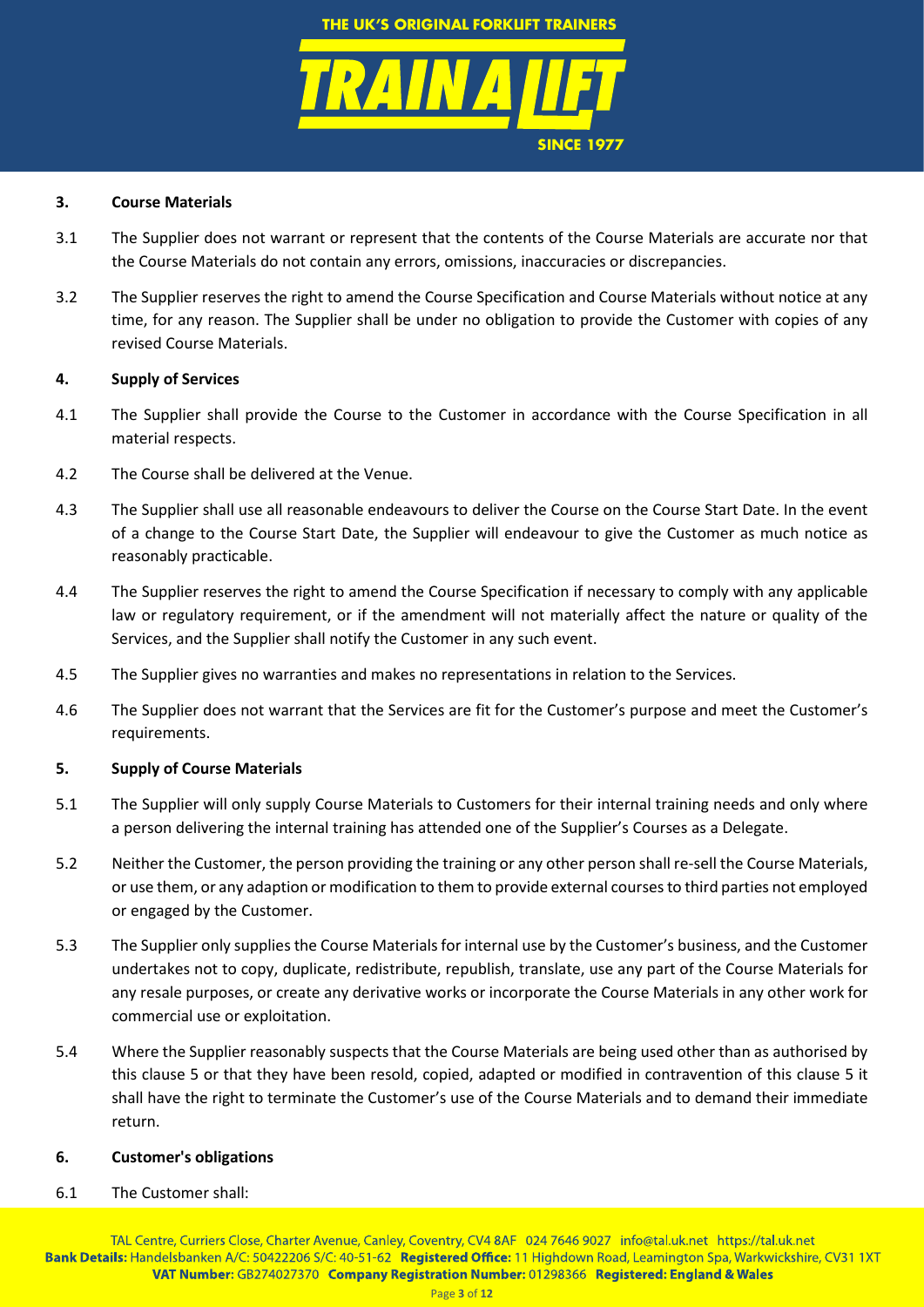

- (a) ensure that the terms of the Order are complete and accurate;
- (b) co-operate with the Supplier in all matters relating to the Services;
- (c) (where the Venue is the Customer's premises) provide the Supplier, its employees, agents, consultants and subcontractors, with access to the Customer's premises, office accommodation and other facilities as reasonably required by the Supplier to provide the Services;
- (d) provide the Supplier with such information and materials as the Supplier may reasonably require in order to supply the Services, and ensure that such information is complete and accurate in all material respects;
- (e) (where the Venue is the Customer's premises) prepare the Customer's premises for the supply of the Services;
- (f) obtain and maintain all necessary licences, permissions and consents which may be required for the Services before the date on which the Services are to start;
- (g) comply with all applicable laws, including health and safety laws;
- (h) ensure that the Services are fit for the Customer's purpose and meet the Customer's requirements;
- (i) ensure that all the Customer's Equipment is in good working order and suitable for the purposes of which it is used and conforms to all relevant United Kingdom standards or requirements including making LOLER inspection records available for observation by the instructor; and
- (j) ensure that the maximum number of Delegates that it authorises to use the Services shall not exceed the number of Delegates set out in the Order;
- (k) comply with any additional obligations as set out in the Course Specification.
- 6.2 The Customer warrants to the Supplier that it has entered into this Contract in the normal course of business and not for domestic or personal use.
- 6.3 In order to protect the legitimate business interest of the Supplier, the Customer covenants with the Supplier that it shall not at any time, say anything which may be harmful to the reputation of the business of the Supplier, whether defamatory or otherwise. If the Customer has any complaints or concerns with the manner in which the Services have been provided, or the content of the Course, or the Course Materials, it should contact the Supplier in accordance with clause [15.1.](#page-9-0)
- <span id="page-3-0"></span>6.4 If the Supplier's performance of any of its obligations under the Contract is prevented or delayed by any act or omission by the Customer, illness or non-availability of anyone to deliver the Course for whatever reason, or failure of the Customer's Equipment, or failure by the Customer to perform any relevant obligation (**Customer Default**):
	- (a) without limiting or affecting any other right or remedy available to it, the Supplier shall have the right to suspend performance of the Services until the Customer remedies the Customer Default, and to rely on the Customer Default to relieve it from the performance of any of its obligations in each case to the extent the Customer Default prevents or delays the Supplier's performance of any of its obligations;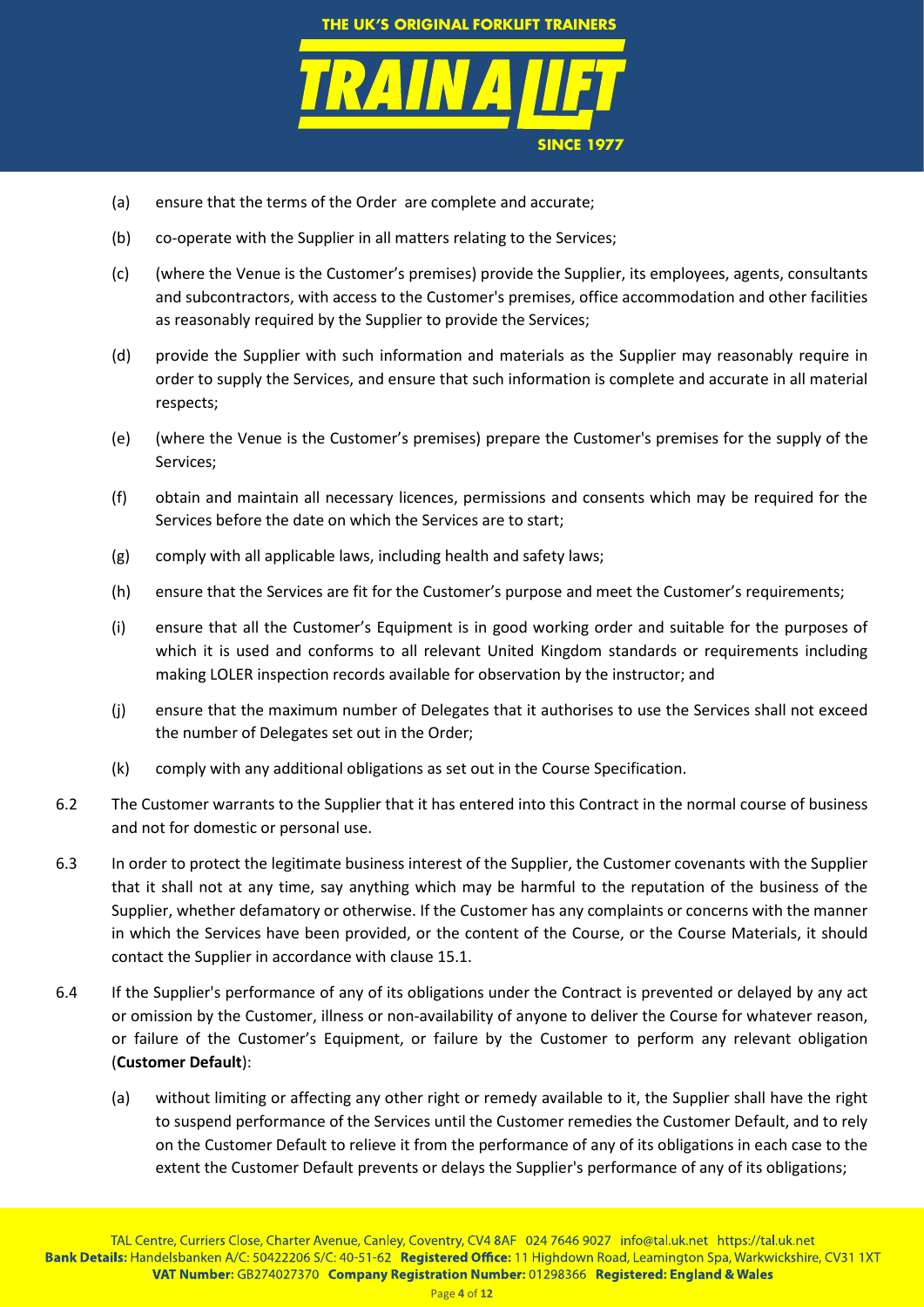

- (b) the Supplier shall not be liable for any costs or losses sustained or incurred by the Customer arising directly or indirectly from the Supplier's failure or delay to perform any of its obligations as set out in this claus[e 6.4;](#page-3-0) and
- (c) the Customer shall reimburse the Supplier on written demand for any costs or losses sustained or incurred by the Supplier arising directly or indirectly from the Customer Default.

# <span id="page-4-4"></span>**7. Delegates**

- 7.1 The Supplier reserves the right to refuse entry or require a Delegate to cease participation in the Course if:
	- (a) a Delegate fails to follow instructions given by the Supplier;
	- (b) a Delegate acts in a manner in which the Supplier believes may cause injury to another Delegate, the Supplier, a third party, or themselves, or might otherwise cause a risk or potential risk to health and safety;
	- (c) in the Supplier's opinion, a Delegate is unfit to participate in the training due to the consumption of alcohol, the use or drugs or any injury or illness;
	- (d) a Delegate uses obscene, offensive, hateful, or inflammatory language to another Delegate or the Supplier or any other person;
	- (e) a Delegate uses violent, threatening or abusive behaviour or invades another's privacy, or causes annoyance, inconvenience or needless anxiety to another Delegate or the Supplier or any other person;
	- (f) a Delegate harasses, upsets, embarrasses, alarms or annoys any other person or in the opinion of the Supplier is likely to do so;
	- (g) a Delegate is not sufficiently competent (in the reasonable opinion of the Supplier) to be capable of completing the Course.

## <span id="page-4-0"></span>**8. Charges and payment**

- 8.1 The price for the Course Materials shall be the price set out in the Order or, if no price is quoted, the price set out in the Supplier's published price list as at the date of the Order, together with all postage and packaging charges which shall be paid in full when placing the Order.
- 8.2 The Charges for the Services:

shall be the price set out in the Order or, if no price is quoted, the price set out in the Supplier's price list as at the date of the Order.

- <span id="page-4-2"></span>8.3 Save where the Supplier agrees to invoice the Customer for the Charges (in which case clauses [8.4](#page-4-1) and [8.6](#page-5-0) shall apply), the Customer shall pay for the Services immediately upon placing the Order.
- <span id="page-4-1"></span>8.4 Where the Supplier provides the Customer with credit terms, the Supplier shall invoice the Customer upon acceptance of the Order.
- <span id="page-4-3"></span>8.5 Notwithstanding clause [8.4,](#page-4-1) the Supplier may in its absolute discretion still require the Customer to pay a nonrefundable deposit or payment on account towards the Charges, of 50% of the total Charges and no Services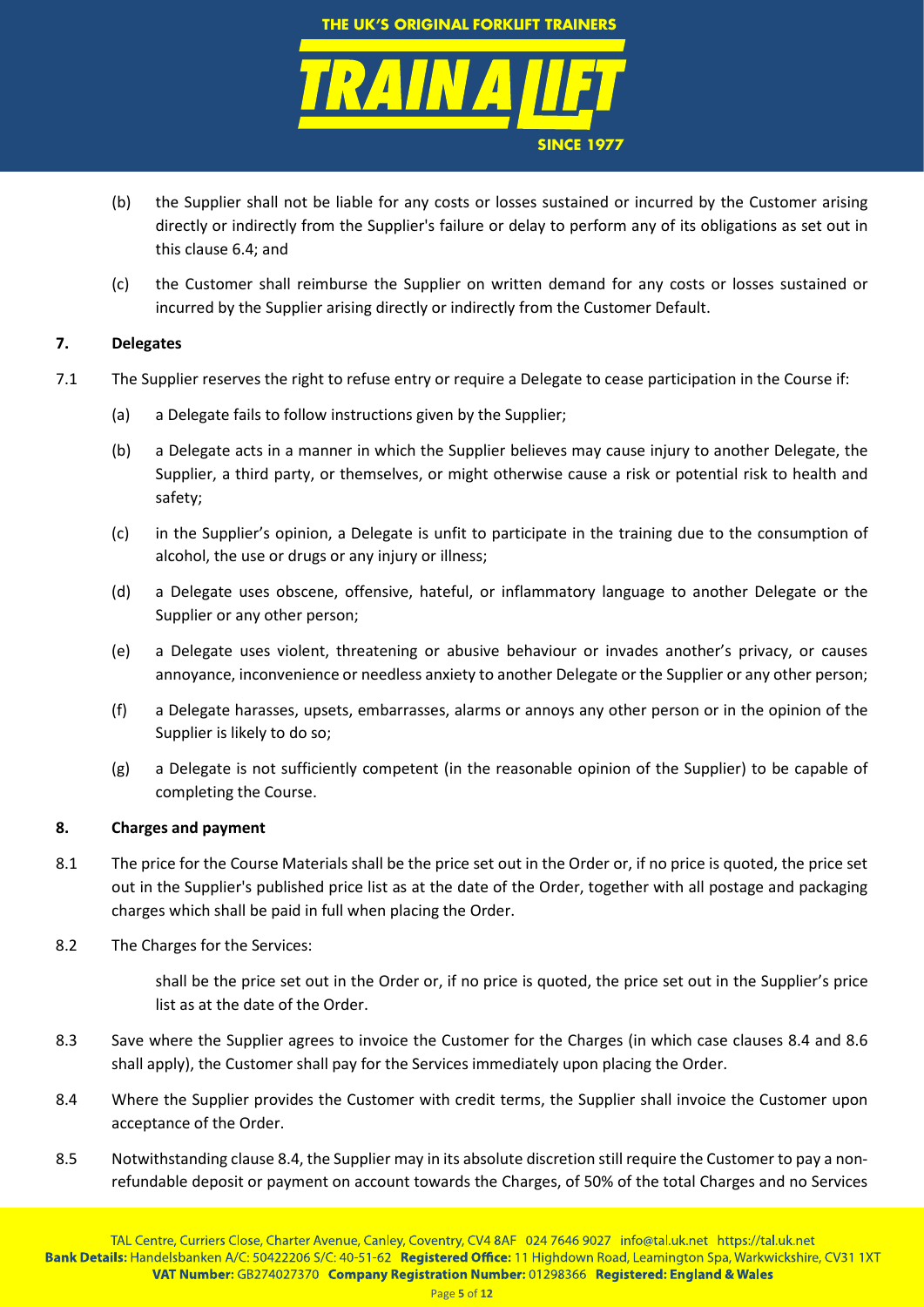

shall be provided until the Supplier has received the deposit or payment on account, in cleared funds from the Customer.

- <span id="page-5-0"></span>8.6 The Customer shall pay each invoice submitted by the Supplier within 30 days of the date of that invoice in full and in cleared funds to a bank account nominated in writing by the Supplier or by debit or credit card, and time for payment shall be of the essence of the Contract.
- 8.7 All amounts payable by the Customer under the Contract are exclusive of amounts in respect of value added tax chargeable from time to time (**VAT**). Where any taxable supply for VAT purposes is made under the Contract by the Supplier to the Customer, the Customer shall, on receipt of a valid VAT invoice from the Supplier, pay to the Supplier such additional amounts in respect of VAT as are chargeable on the supply of the Services at the same time as payment is due for the supply of the Services.
- <span id="page-5-1"></span>8.8 If the Customer fails to make a payment due to the Supplier under the Contract by the due date, then, without limiting the Supplier's remedies under clause [12:](#page-7-0)
	- (a) the Customer shall pay interest on the overdue sum from the due date until payment of the overdue sum, whether before or after judgment. Interest under this claus[e 8.8](#page-5-1) will accrue each day at 4% a year above the Bank of England's base rate from time to time, but at 4% a year for any period when that base rate is below 0%; and
	- (b) the Supplier will be under no obligation whatsoever to either deliver the Services, permit access to the Venue to the Delegate, provide the Course or provide the Certificate
- 8.9 If clause [8.3](#page-4-2) or [8.5](#page-4-3) applies, the Supplier will be under no obligation whatsoever to provide the Services to the Customer.
- 8.10 All amounts due under the Contract shall be paid in full without any set-off, counterclaim, deduction or withholding (other than any deduction or withholding of tax as required by law).

# **9. Intellectual property rights**

- 9.1 All Intellectual Property Rights in or arising out of or in connection with the Services shall be owned by the Supplier.
- <span id="page-5-2"></span>9.2 Where the Customer purchases the Course Materials, the Supplier grants to the Customer, or shall procure the direct grant to the Customer of a non-exclusive, revocable licence during the term of the Contract to use the Course Materials (excluding materials provided by the Customer) within the United Kingdom for the sole purpose of delivering internal training to the Customer's own personnel. The said licence will terminate immediately where the Course Materials are updated or revised by the Supplier. In that event, the Customer will be required to purchase new Course Materials, if it wishes to continue to use the Course Materials in accordance with this clause [9.2.](#page-5-2)
- 9.3 The Customer shall not sell, mortgage, charge, sub-license, assign or otherwise transfer the rights granted in claus[e 9.2](#page-5-2)*.*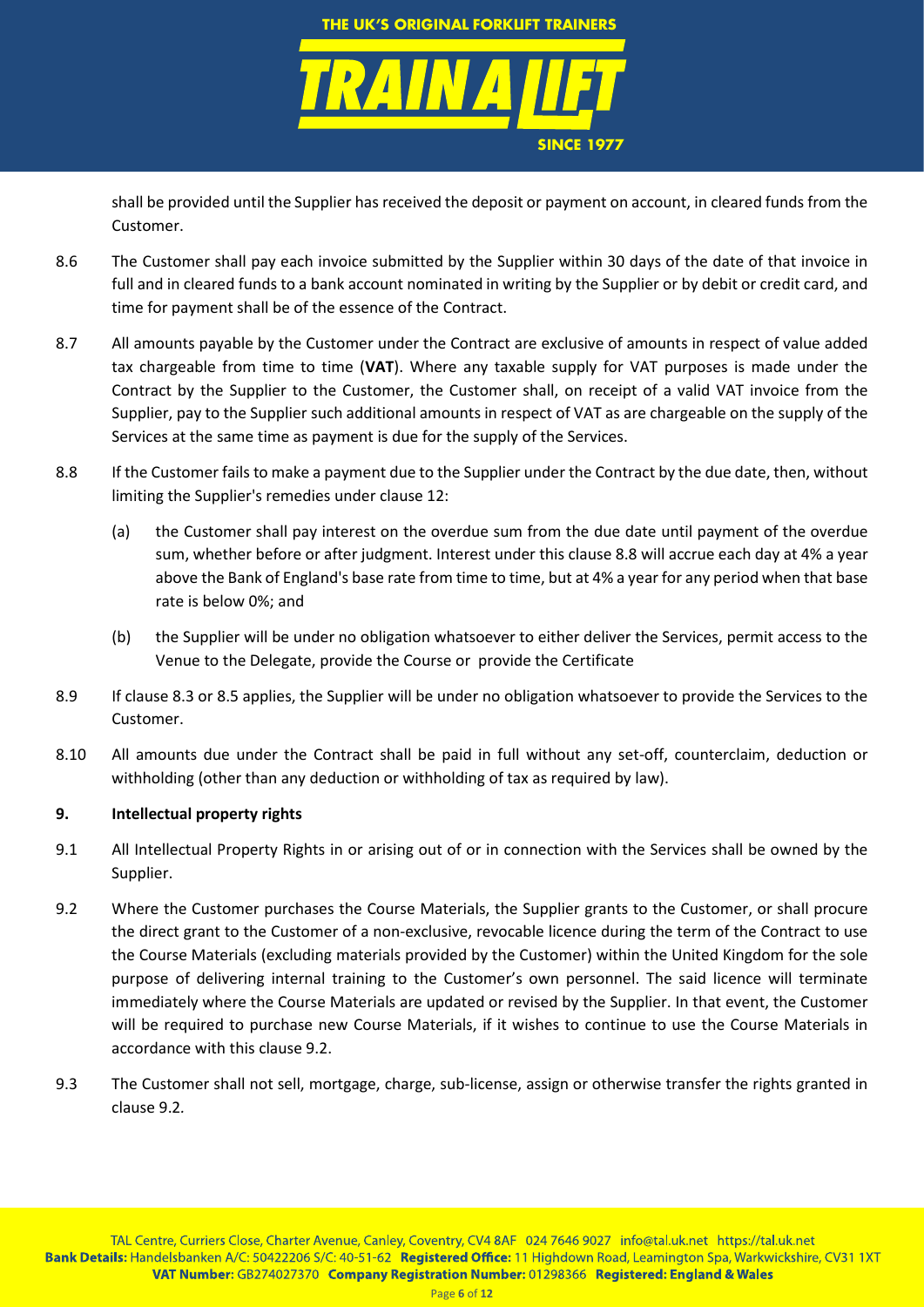

**SINCE 1977**

### <span id="page-6-1"></span>**10. Data protection**

- <span id="page-6-2"></span>10.1 Both parties will comply with all applicable requirements of the Data Protection Legislation. This clause [10](#page-6-1) is in addition to, and does not relieve, remove or replace, a party's obligations or rights under the Data Protection Legislation. In this clause [10,](#page-6-1) **Applicable Laws** means (for so long as and to the extent that they apply to the Supplier) the law of the European Union, the law of any member state of the European Union and/or Domestic UK Law; and **Domestic UK Law** means the Data Protection Legislation from time to time in force in the UK and any other law that applies in the UK.
- 10.2 The parties acknowledge that for the purposes of the Data Protection Legislation, the Customer is the controller and the Supplier is the controller and processor.
- 10.3 Without prejudice to the generality of clause [10.1,](#page-6-2) the Customer will ensure that it has all necessary appropriate consents and notices in place to enable lawful transfer of the personal data to the Supplier for the duration and purposes of the Contract.
- 10.4 Details of how the Supplier will process personal information are set out in its privacy policy, a link to which will be found on the Website.

#### <span id="page-6-0"></span>**11. Limitation of liability: THE CUSTOMER'S ATTENTION IS PARTICULARLY DRAWN TO THIS CLAUSE.**

- 11.1 The Supplier has obtained insurance cover in respect of its own legal liability for individual claims not exceeding £5,000,000 (five million pounds) per claim for professional indemnity, £5,000,000 (five million pounds) per claim for public liability, and £10,000,000 (ten million pounds) per claim for employers liability. The limits and exclusions in this clause reflect the insurance cover the Supplier has been able to arrange and the Customer is responsible for making its own arrangements for the insurance of any excess loss.
- <span id="page-6-3"></span>11.2 Nothing in the Contract limits any liability which cannot legally be limited, including but not limited to liability for:
	- (a) death or personal injury caused by negligence;
	- (b) fraud or fraudulent misrepresentation; and
	- (c) breach of the terms implied by section 2 of the Supply of Goods and Services Act 1982 (title and quiet possession).
- 11.3 Unless the Customer agrees to order the Support Services, the Supplier's total liability to the Customer shall not exceed 100% of the Charges. The Supplier's total liability includes liability in contract, tort (including negligence), breach of statutory duty, or otherwise, arising under or in connection with the Contract. The Customer acknowledges and accepts that this limitation of liability is fair and reasonable given that it may at any time purchase the Support Services.
- 11.4 In the event that the Customer purchases the Support Services, the Supplier's total liability to the Customer shall not exceed the greater of the total sum (if any) paid to the Customer by the Supplier's insurers in settlement or satisfaction of a claim under the Contract for which the Supplier has insurance or 100% of the total Charges paid by the Customer to the Supplier under the Contract.
- 11.5 Subject to claus[e 11.2,](#page-6-3) the following types of loss are wholly excluded: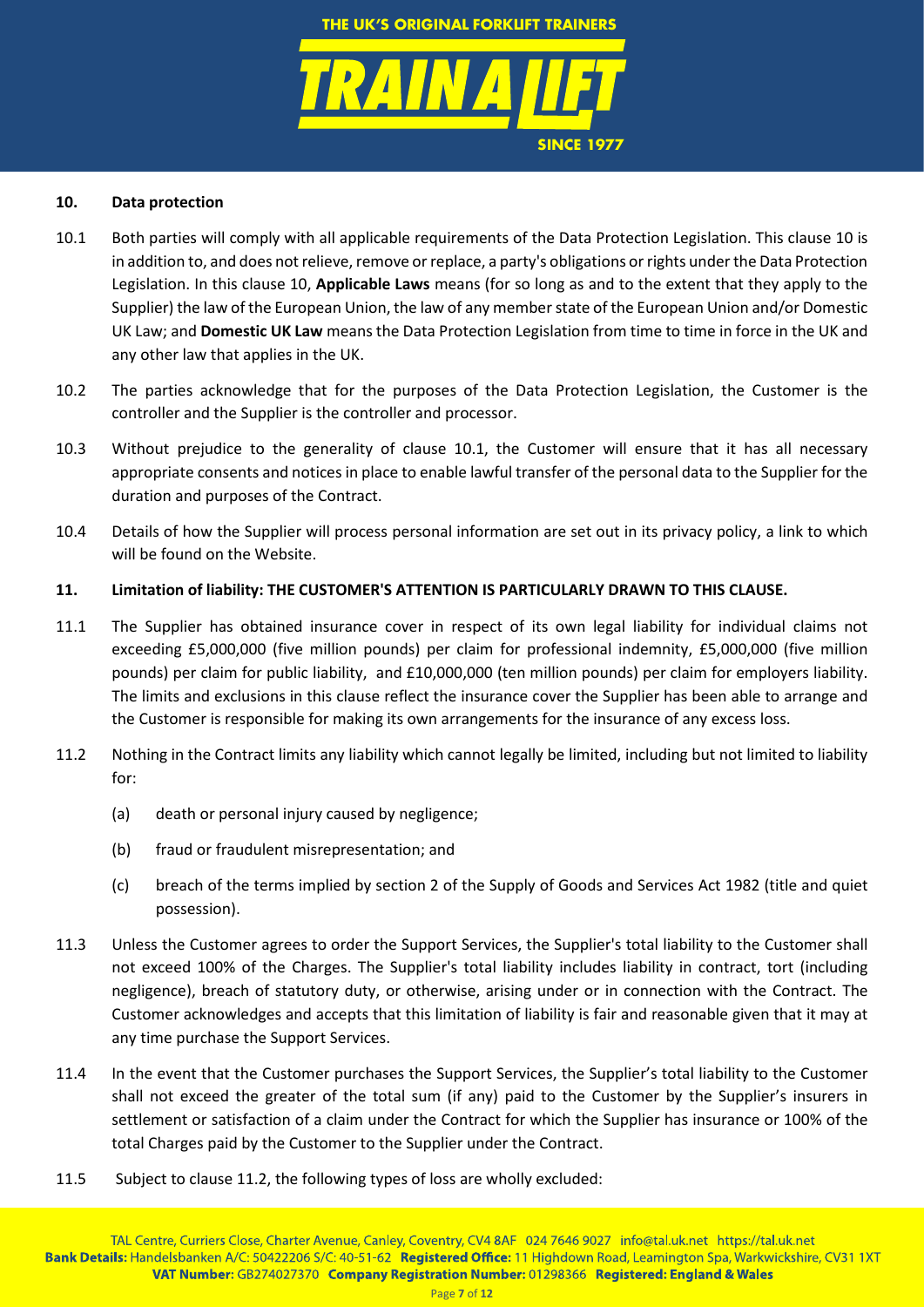

- (i) Loss of profits
- (ii) Loss of sales or business.
- (iii) Loss of agreements or contracts.
- (iv) Loss of anticipated savings.
- (v) Loss of use or corruption of software, data or information.
- (vi) Loss of or damage to goodwill.
- (vii) Indirect or consequential loss.
- (viii) the travelling expenses, hotel costs, subsistence and any associated expenses incurred by the Delegate and Customer.
- 11.6 The terms implied by sections 3, 4 and 5 of the Supply of Goods and Services Act 1982 are, to the fullest extent permitted by law, excluded from the Contract.
- 11.7 Unless the Customer notifies the Supplier that it intends to make a claim in respect of an event within the notice period, the Supplier shall have no liability for that event. The notice period for an event shall start on the day on which the Customer became, or ought reasonably to have become, aware of its having grounds to make a claim in respect of the event and shall expire three months from that date. The notice must be in writing and must identify the event and the grounds for the claim in reasonable detail.
- 11.8 This clause [11](#page-6-0) shall survive termination of the Contract.

## <span id="page-7-0"></span>**12. Termination**

- <span id="page-7-3"></span>12.1 Without affecting any other right or remedy available to it, either party may terminate the Contract by giving the other party written notice prior to the Course Start Date.
- <span id="page-7-2"></span><span id="page-7-1"></span>12.2 Without affecting any other right or remedy available to it, either party may terminate the Contract with immediate effect by giving written notice to the other party if:
	- (a) the other party takes any step or action in connection with its entering administration, provisional liquidation or any composition or arrangement with its creditors (other than in relation to a solvent restructuring), being wound up (whether voluntarily or by order of the court, unless for the purpose of a solvent restructuring), having a receiver appointed to any of its assets or ceasing to carry on business or, if the step or action is taken in another jurisdiction, in connection with any analogous procedure in the relevant jurisdiction;
	- (b) the other party suspends, or threatens to suspend, or ceases or threatens to cease to carry on all or a substantial part of its business; or
	- (c) the other party's financial position deteriorates to such an extent that in the terminating party's opinion the other party's capability to adequately fulfil its obligations under the Contract has been placed in jeopardy.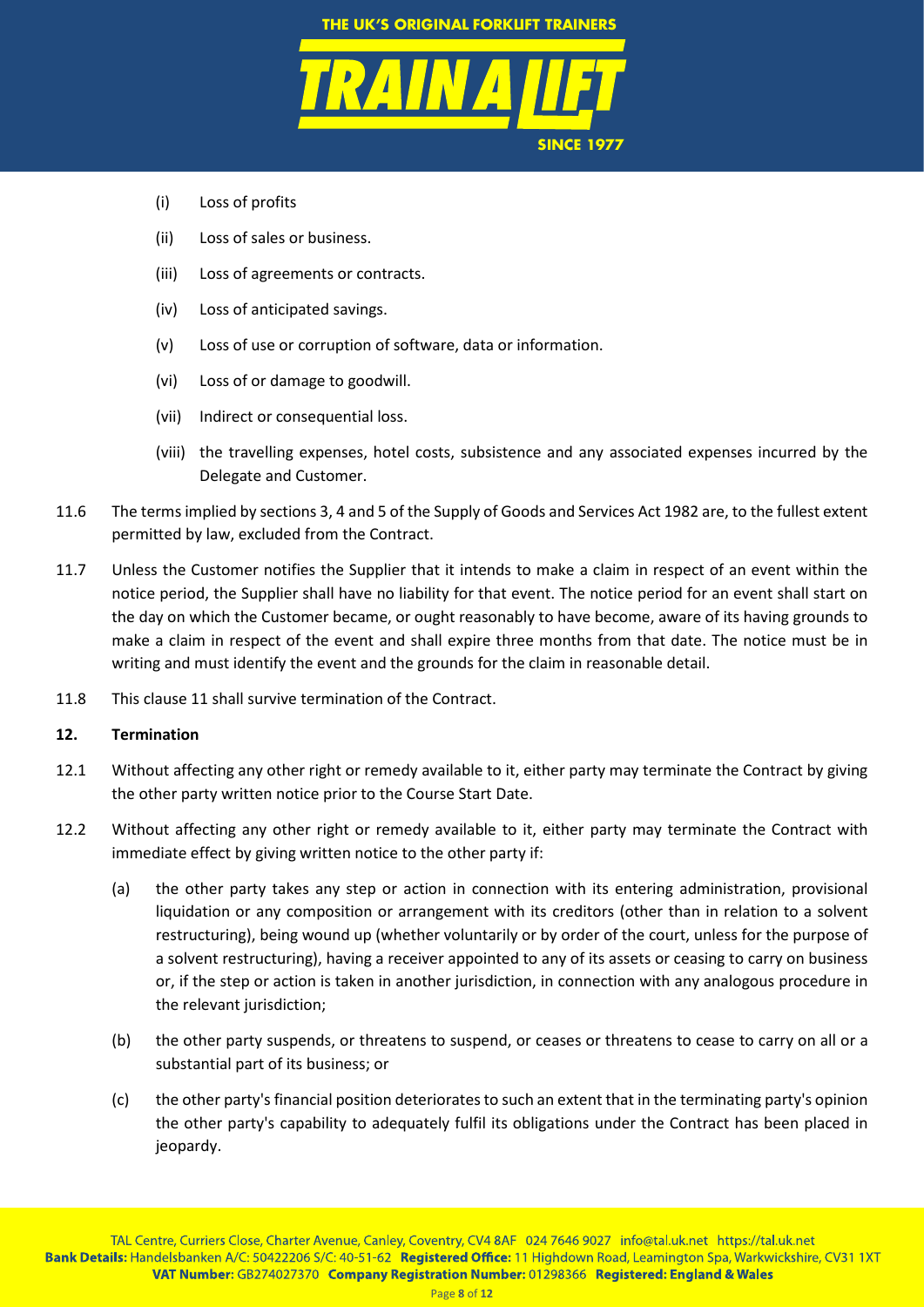

- 12.3 Without affecting any other right or remedy available to it, the Supplier may terminate the Contract with immediate effect by giving written notice to the Customer if:
	- (a) the Customer fails to pay any amount due under the Contract on the due date for payment; or
	- (b) the Customer commits a material breach of any term of the Contract and (if such a breach is remediable) fails to remedy that breach within 10 days of the Customer being notified in writing to do so.
- 12.4 Without affecting any other right or remedy available to it, the Supplier may suspend the supply of Services or all further deliveries of the Course Materials under the Contract or any other contract between the Customer and the Supplier if the Customer fails to pay any amount due under the Contract on the due date for payment, the Customer becomes subject to any of the events listed in clause [12.2\(a\)](#page-7-1) to clause [12.2\(c\),](#page-7-2) or the Supplier reasonably believes that the Customer is about to become subject to any of them.

# **13. Consequences of termination**

- 13.1 On termination of the Contract the Customer shall immediately pay to the Supplier all of the Supplier's outstanding unpaid invoices and interest and, in respect of Services ordered and Course Materials supplied but for which no invoice has been submitted, the Supplier shall submit an invoice, which shall be payable by the Customer immediately on receipt;
- 13.2 Termination or expiry of the Contract shall not affect any rights, remedies, obligations or liabilities of the parties that have accrued up to the date of termination or expiry, including the right to claim damages in respect of any breach of the Contract which existed at or before the date of termination or expiry.
- 13.3 Any provision of the Contract that expressly or by implication is intended to come into or continue in force on or after termination or expiry of the Contract shall remain in full force and effect.

## **14. Refunds**

14.1 If the Customer terminates the Contract under clause [12.1,](#page-7-3) it shall pay the following cancellation fee to the Supplier :

| <b>Cancellation Date</b>                             | <sup>1</sup> Cancellation Fee (Cancellation Fee) |
|------------------------------------------------------|--------------------------------------------------|
| 5 Business Days or less before the Course Start Date | 100% of the Charges                              |

- 14.2 Where the Customer has paid the Supplier a deposit when ordering the Services, the amount of any such deposit shall be set off against the Cancellation Fee. Where payment for the Services have been paid in full, and the amount of the Cancellation Fee is less than the payment received from the Customer for those Services, the Supplier shall, subject to clause [14.3](#page-8-0) pay any refund of the Charges to the Customer within 20 Business Days.
- <span id="page-8-0"></span>14.3 The Customer accepts and acknowledges that no refunds will be offered or given by the Supplier if:
	- (a) a Delegate acted negligently, maliciously, with wilful misconduct, or otherwise without due care and attention so as to cause the Delegate's removal;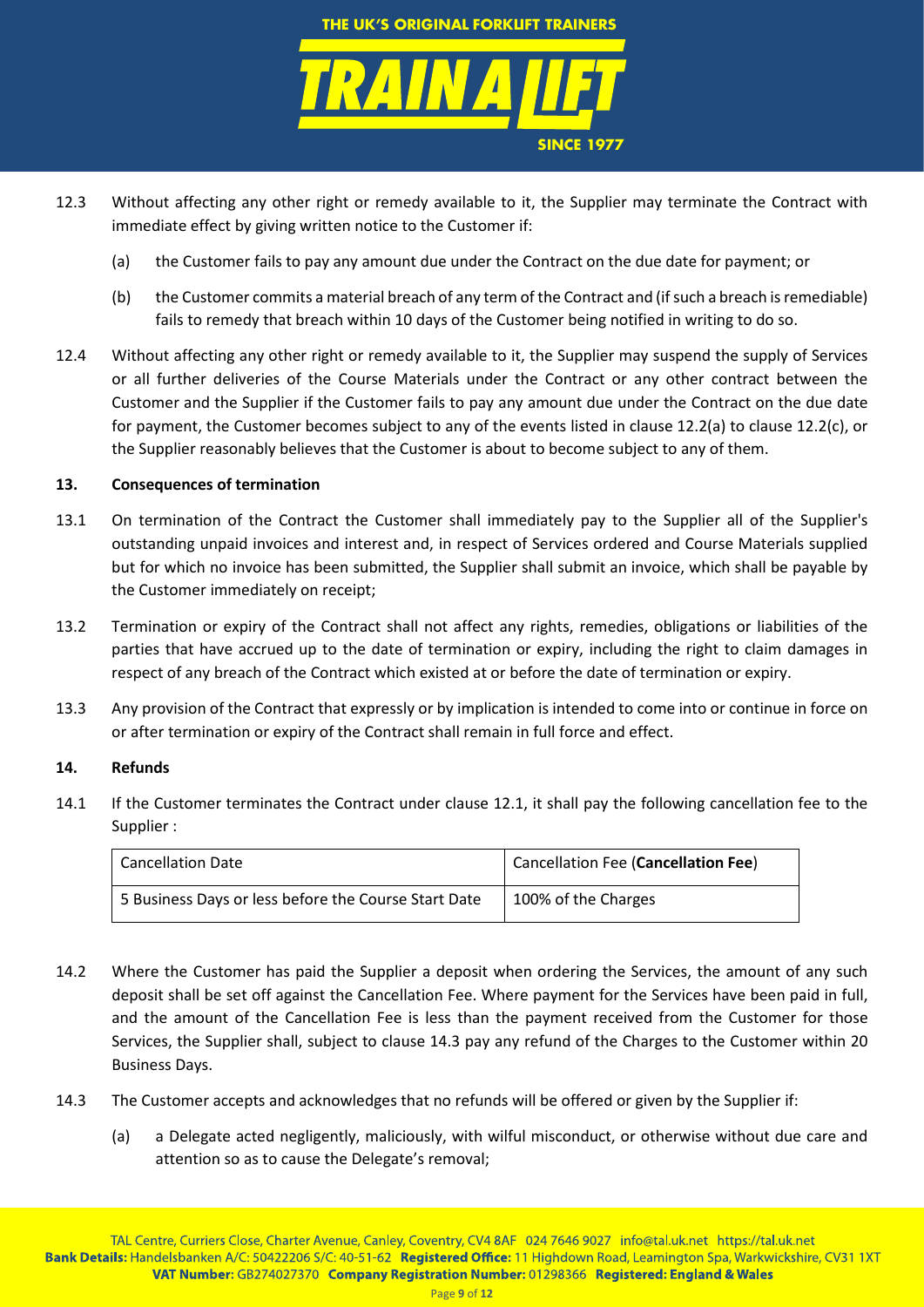

- (b) a Delegate fails to attend at the Venue at the Course Start Date and at the time specified in the Order or such other date and time as the Supplier shall communicate to the Customer;
- (c) if the Supplier refuses entry or asks a Delegate to cease participation in the Course under clause [7.](#page-4-4)
- 14.4 The Supplier reserves the right to change the Course Start Date, the start time of the Course or the Venue. No refunds will be given in the event of such change of Course Start Date or time of the Course, or Venue where the Customer is unable to attend the Course for whatever reason.
- 14.5 All refunds are subject to the authorisation of the Supplier.

# **15. General**

- <span id="page-9-0"></span>15.1 **Complaints.** If the Customer is dissatisfied with any course either it or a Delegate has attended, the Customer shall contact the Supplier by telephone on 024 7646 9024 to discuss the matter in the first instance. Thereafter, if the matter is not resolved, it shall implement the complaints procedure set out on the Website.
- 15.2 **Force majeure.** Neither party shall be in breach of the Contract nor liable for delay in performing, or failure to perform, any of its obligations under the Contract if such delay or failure result from events, circumstances or causes beyond its reasonable control, to include non-attendance by the Supplier's staff (**Force Majeure Event**).

## 15.3 **Assignment and other dealings.**

- (a) The Supplier may at any time assign, mortgage, charge, subcontract, delegate, declare a trust over or deal in any other manner with any or all of its rights and obligations under the Contract.
- (b) The Customer shall not assign, transfer, mortgage, charge, subcontract, delegate, declare a trust over or deal in any other manner with any of its rights and obligations under the Contract.

# <span id="page-9-2"></span>15.4 **Confidentiality.**

- (a) The Customer undertakes that it shall not at any time disclose to any person any confidential information concerning the business, affairs, customers, clients or suppliers of the Supplier, except as permitted by claus[e 15.4\(b\).](#page-9-1)
- <span id="page-9-1"></span>(b) The Customer may disclose the Supplier's confidential information:
	- (i) to its employees, officers, representatives, subcontractors or advisers who need to know such information for the purposes of carrying out its obligations under the Contract. The Customer shall ensure that its employees, officers, representatives, subcontractors or advisers to whom it discloses the Supplier's confidential information comply with this clause [15.4;](#page-9-2) and
	- (ii) as may be required by law, a court of competent jurisdiction or any governmental or regulatory authority.
- (c) The Customer shall not use the Supplier's confidential information for any purpose other than to perform its obligations under the Contract.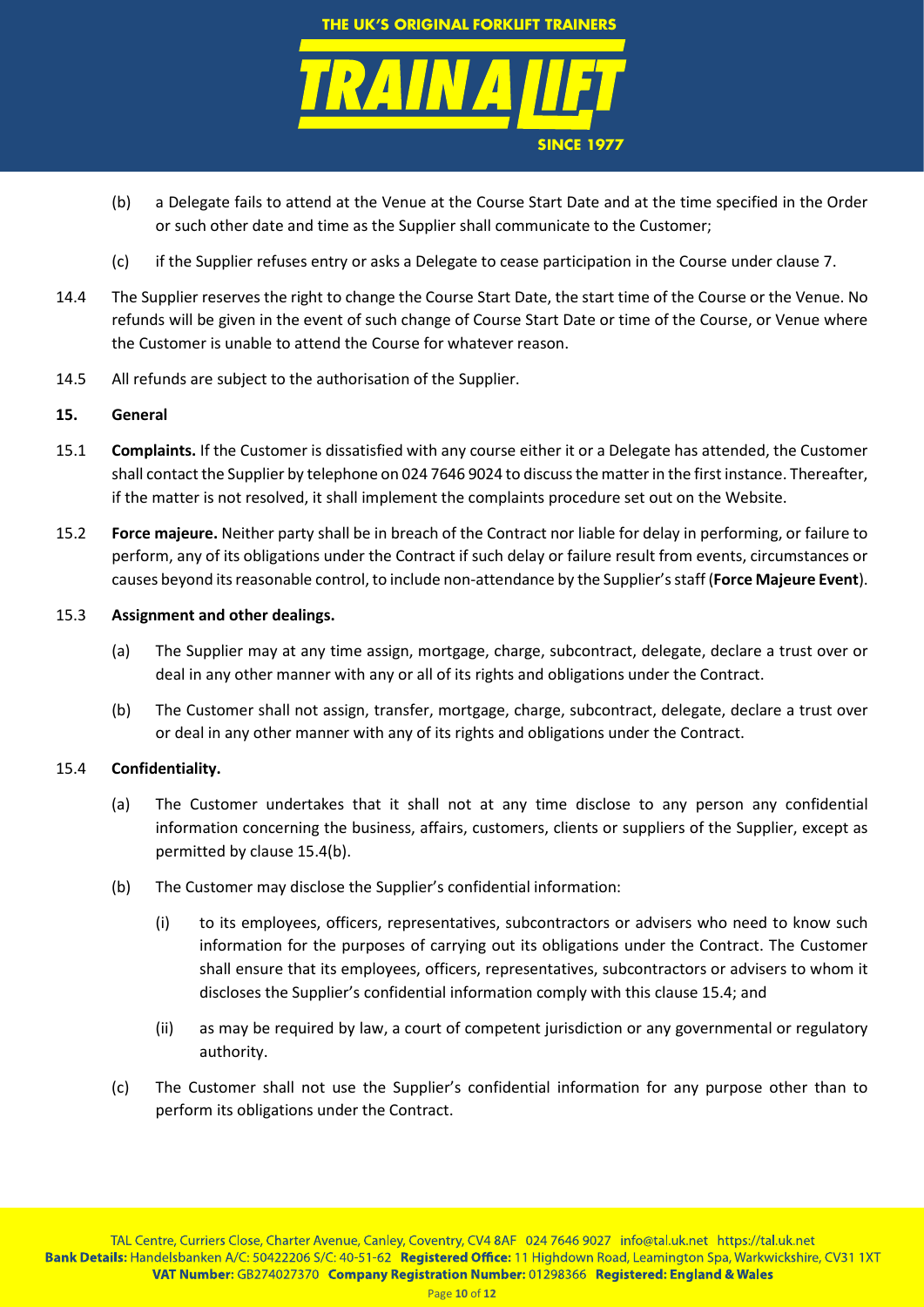#### 15.5 **Entire agreement.**

(a) The Contract constitutes the entire agreement between the parties and supersedes and extinguishes all previous agreements, promises, assurances, warranties, representations and understandings between them, whether written or oral, relating to its subject matter.

**SINCE 1977**

- (b) Each party acknowledges that in entering into the Contract it does not rely on, and shall have no remedies in respect of any statement, representation, assurance or warranty (whether made innocently or negligently) that is not set out in the Contract. Each party agrees that it shall have no claim for innocent or negligent misrepresentation or negligent misstatement based on any statement in the Contract.
- (c) Nothing in this clause shall limit or exclude any liability for fraud.
- <span id="page-10-0"></span>15.6 **Variation.** Except as set out in these Conditions, no variation of the Contract shall be effective unless it is in writing and signed by the parties (or their authorised representatives).
- 15.7 **Waiver**. A waiver of any right or remedy under the Contract or by law is only effective if given in writing and shall not be deemed a waiver of any subsequent right or remedy. A failure or delay by a party to exercise any right or remedy provided under the Contract or by law shall not constitute a waiver of that or any other right or remedy, nor shall it prevent or restrict any further exercise of that or any other right or remedy. No single or partial exercise of any right or remedy provided under the Contract or by law shall prevent or restrict the further exercise of that or any other right or remedy.
- 15.8 **Severance.** If any provision or part-provision of the Contract is or becomes invalid, illegal or unenforceable, it shall be deemed modified to the minimum extent necessary to make it valid, legal and enforceable. If such modification is not possible, the relevant provision or part-provision shall be deemed deleted. Any modification to or deletion of a provision or part-provision under this clause shall not affect the validity and enforceability of the rest of the Contract.

## <span id="page-10-1"></span>15.9 **Notices.**

- (a) Any notice given to a party under or in connection with the Contract shall be in writing and shall be delivered by hand or by pre-paid first-class post or other next working day delivery service at its registered office (if a company) or its principal place of business (in any other case).
- (b) Any notice shall be deemed to have been received:
	- (i) if delivered by hand, on signature of a delivery receipt or at the time the notice is left at the proper address; and
	- (ii) if sent by pre-paid first-class post or other next working day delivery service, at 9.00 am on the second Business Day after posting [or at the time recorded by the delivery service.
- (c) Service of a notice under this clause [15.9](#page-10-1) by fax or email shall not be valid.
- (d) This clause does not apply to the service of any proceedings or other documents in any legal action or, where applicable, any other method of dispute resolution.

#### 15.10 **Third party rights.**